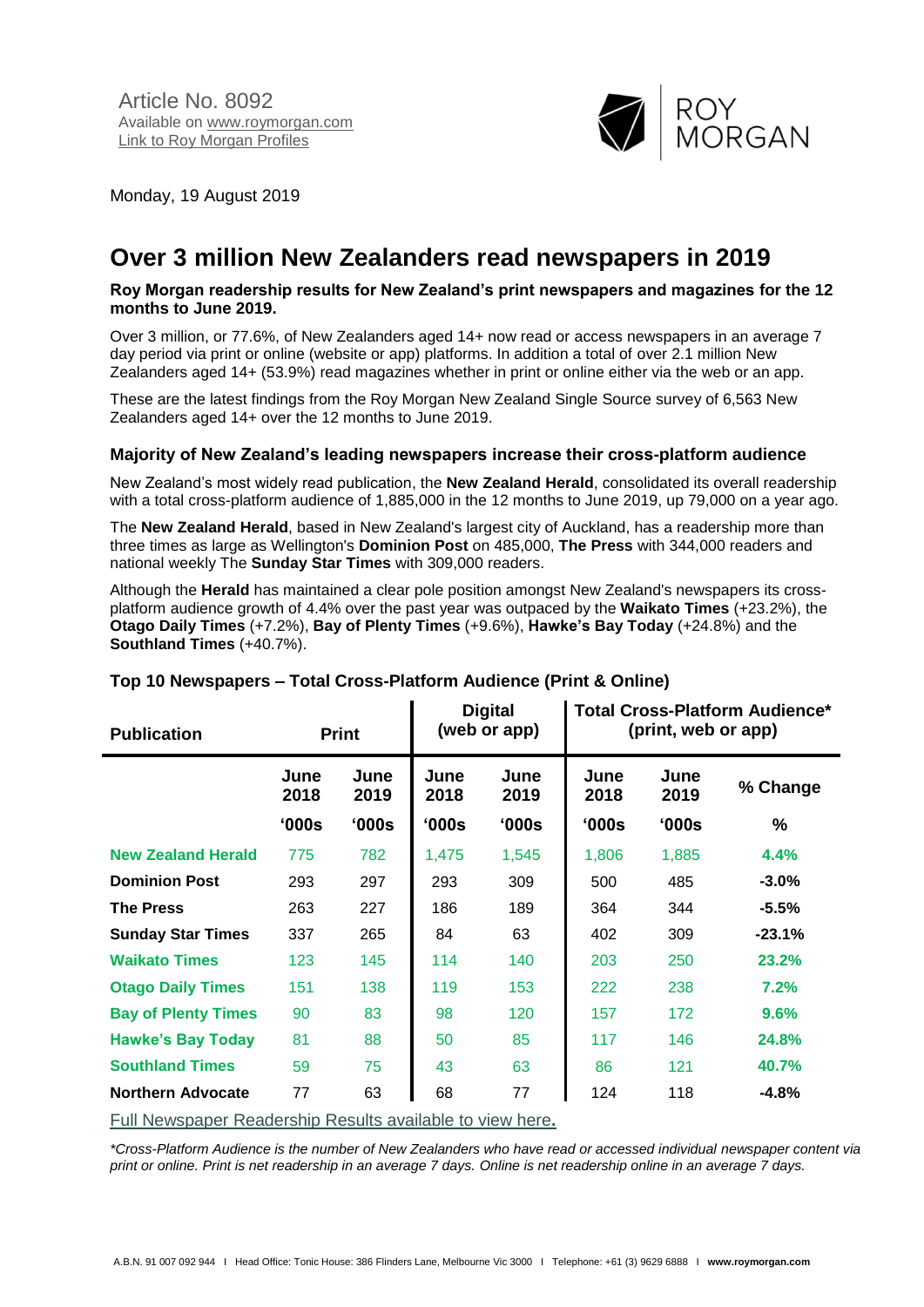# **New Zealand Taste soars into the Top 15 magazines for the first time**

New Zealand's most widely read magazine remains driving magazine **AA Directions** - now with an average issue readership of 485,000 New Zealanders ahead of **New Zealand Woman's Day** on a readership of 274,000, **New Zealand Listener** on 231,000 and the **TV Guide** on 205,000.

However, the stand-out improver over the last 12 months was **New Zealand Taste** which grew its print readership by an impressive 35,000 to 89,000 and became one of New Zealand's top 15 most widely read magazines for the first time.

Another magazine to perform strongly is the real estate focused **Property Press** which grew its readership by 47,000 to 138,000 and is now the eighth most widely read magazine. **NZ Gardener** also increased its readership by 5,000 to 111,000.

Other magazines to perform strongly over the past year include **Your Home & Garden** which increased readership by 7,000 to 81,000, **Metro** which was up 5,000 to a readership of 57,000, **New Zealand Fashion Quarterly** which was up 10,000 to 48,000 and **Simply You** which was up 3,000 to 31,000.

# **New Zealand's Top 15 Magazines by Average Issue Print Readership**

| <b>Publication</b>                                | <b>June 2018</b> | <b>June 2019</b> | % Reach<br>Change |
|---------------------------------------------------|------------------|------------------|-------------------|
|                                                   | '000s            | '000s            | %                 |
| <b>AA Directions*</b>                             | 538              | 485              | $-1.6%$           |
| NZ Woman's Day*                                   | 309              | 274              | $-1.0%$           |
| <b>New Zealand Listener*</b>                      | 268              | 231              | $-1.1%$           |
| <b>TV Guide*</b>                                  | 224              | 205              | $-0.5%$           |
| <b>Australian Women's Weekly</b><br>(NZ Edition)* | 222              | 200              | $-0.7%$           |
| SkyWatch*                                         | 156              | 146              | $-0.3%$           |
| NZ Woman's Weekly*                                | 164              | 140              | $-0.7%$           |
| <b>Property Press*</b>                            | 91               | 138              | 1.2%              |
| NZ House & Garden*                                | 149              | 128              | $-0.6%$           |
| Kia Ora (Air NZ)                                  | 159              | 112              | $-1.3%$           |
| <b>NZ Gardener*</b>                               | 106              | 111              | 0.1%              |
| Mindfood*                                         | 110              | 109              | $-0.1%$           |
| <b>Cuisine</b>                                    | 128              | 103              | $-0.7%$           |
| North & South*                                    | 108              | 102              | $-0.2%$           |
| <b>New Zealand Taste</b>                          | 54               | 89               | 0.8%              |
|                                                   |                  |                  |                   |

[Full Readership Results for over 90 New Zealand Magazines available to view here](http://www.roymorgan.com/industries/media/readership/readership-new-zealand)**.**

*\*Roy Morgan has measured additional readership for this magazine via Cross-Platform Audiences – see next section.*

## **Property Press leads cross-platform\* audience growth – up over 40% on a year ago**

**Property Press** increased its total cross-platform audience by 47,000, or 43.1%, to 156,000 in the 12 months to June 2019. Another magazine to increase its cross-platform audience, although outside the top 10, was the **National Business Review** which grew its total cross-platform audience by 11,000, up 13.9%, to 90,000.

Despite the impressive increase for **Property Press** it is motoring magazine **AA Directions** which is easily New Zealand's most widely read magazine with a market-leading total cross-platform audience of 542,000.

Other leading magazines with strong cross-platform audiences include **NZ Woman's Day** with an audience of 324,000, **New Zealand Listener** on 257,000, **Australian Women's Weekly NZ Edition** on 232,000, **TV Guide Magazine** on 231,000 and **NZ Woman's Weekly** with an audience of 208,000.

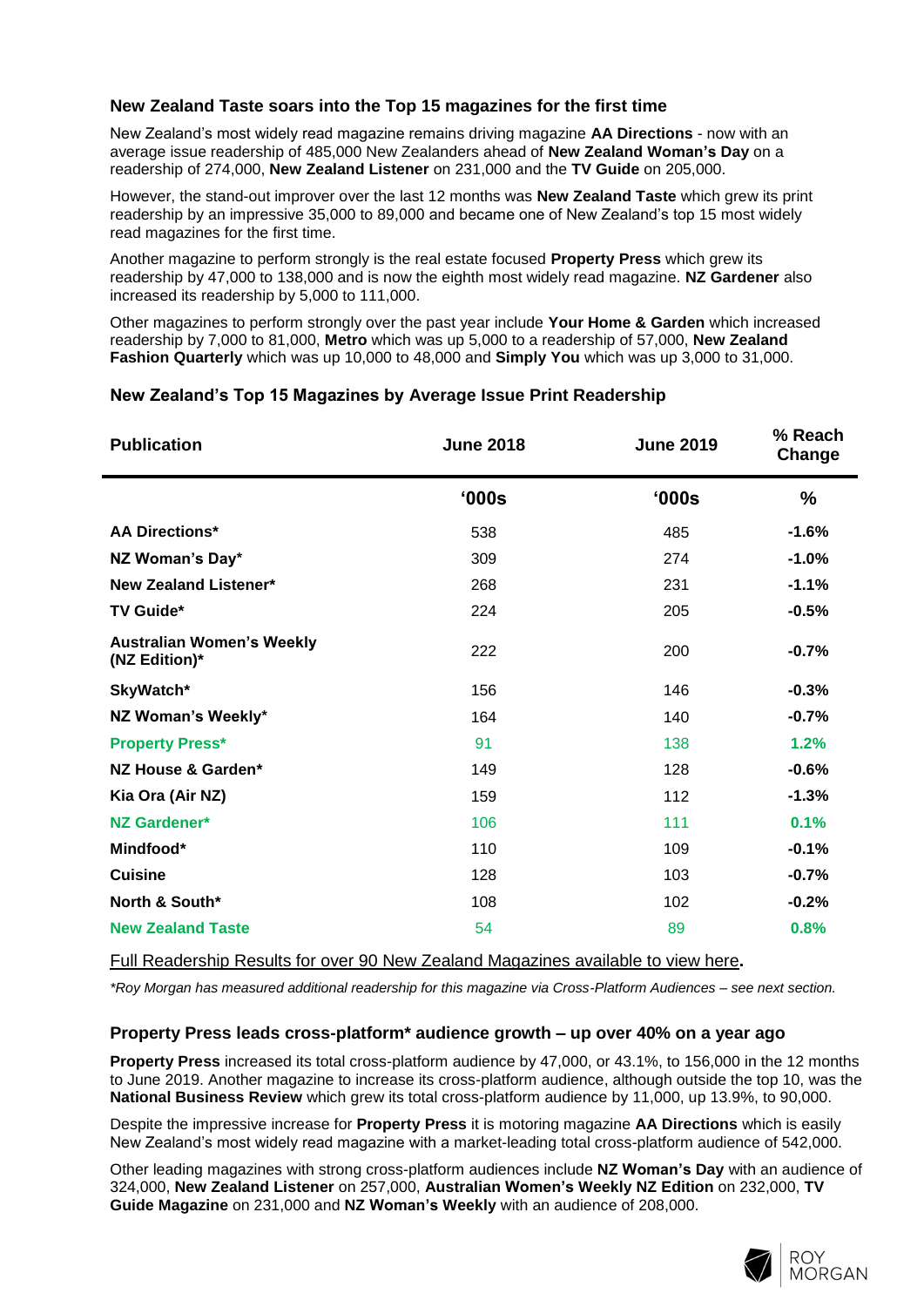| <b>Publication</b>                                    | <b>Print</b> |              | <b>Digital</b><br>(web or app) |              | <b>Total Cross-Platform Audience*</b><br>(print, web or app) |              |          |
|-------------------------------------------------------|--------------|--------------|--------------------------------|--------------|--------------------------------------------------------------|--------------|----------|
|                                                       | June<br>2018 | June<br>2019 | June<br>2018                   | June<br>2019 | June<br>2018                                                 | June<br>2019 | % Change |
|                                                       | 000s         | '000s        | '000s                          | '000s        | 000s                                                         | '000s        | $\%$     |
| <b>AA Directions</b>                                  |              | 485          |                                | 140          |                                                              | 542          |          |
| NZ Woman's Day/ Now<br>to Love                        | 309          | 274          | 69                             | 84           | 346                                                          | 324          | $-6.4%$  |
| <b>New Zealand Listener</b>                           | 268          | 231          | 54                             | 53           | 280                                                          | 257          | $-8.2%$  |
| <b>Australian Women's</b><br><b>Weekly NZ Edition</b> |              | 200          |                                | 49           |                                                              | 232          |          |
| <b>TV Guide Magazine</b>                              |              | 205          |                                | 58           |                                                              | 231          |          |
| NZ Woman's Weekly/<br>Now to Love                     | 164          | 140          | 69                             | 84           | 216                                                          | 208          | $-3.7%$  |
| <b>SkyWatch</b>                                       |              | 146          |                                | 66           |                                                              | 193          |          |
| <b>NZ House &amp; Garden</b>                          | 149          | 128          | 53                             | 58           | 189                                                          | 171          | $-9.5%$  |
| <b>Mindfood</b>                                       |              | 109          |                                | 73           |                                                              | 164          |          |
| <b>Property Press</b>                                 | 91           | 138          | 26                             | 27           | 109                                                          | 156          | 43.1%    |

# **Top 10 Magazines – Total Cross-Platform Audience (Print & Online)**

[Full Newspaper Readership Results available to view here](http://www.roymorgan.com/industries/media/readership/readership-new-zealand)**.**

*\*Cross-platform audience is the number of NZers who have read or accessed individual magazine content via print or online. Print is average issue readership. Digital is average website visitation and app usage (if available) in last 7 days for weekly titles (National Business Review, New Idea, NZ Listener, NZ Woman's Day, NZ Woman's Weekly, Property Press, That's Life, Time, TV Guide Magazine) and last 4 weeks for all other non-weekly titles.*

## **Weekend (North Island) and Viva (North Island) both increase readership**

Only two leading newspaper inserted magazines managed to increase their readership over the last year. **Weekend** (**North Island**) increased its readership by 3,000 to 241,000 to be the second most widely read newspaper inserted magazine and **Viva** (**North Island**) grew their readership by 5,000 to 195,000.

However, despite the increases for both **Weekend** and **Viva** it is again the Weekend **New Zealand Herald** newspaper inserted magazine **Canvas** with an average issue readership of 298,000 that leads the field.

Behind the two market leaders are **Sunday Magazine** on 227,000, **Your Weekend** on 195,000 and **Bite** (**North Island**) on 193,000.

## **New Zealand's Leading Newspaper Inserted Magazines by Print Readership**

| <b>Publication</b>            | <b>June 2018</b> | <b>June 2019</b> | % Reach<br>Change |  |
|-------------------------------|------------------|------------------|-------------------|--|
|                               | '000s            | $^{\circ}000s$   | $\%$              |  |
| <b>Canvas (North Island)</b>  | 315              | 298              | $-0.6%$           |  |
| <b>Weekend (North Island)</b> | 238              | 241              | $0.0\%$ *         |  |
| <b>Sunday Magazine</b>        | 268              | 227              | $-1.2%$           |  |
| <b>Viva (North Island)</b>    | 190              | 195              | $0.0\%$ *         |  |
| <b>Your Weekend</b>           | 221              | 195              | $-0.8%$           |  |
| <b>Bite (North Island)</b>    | 207              | 193              | $-0.4%$           |  |

[Full Readership Results for over 90 New Zealand Magazines available to view here](http://www.roymorgan.com/industries/media/readership/readership-new-zealand)**.**

*\*Both Weekend (North Island) and Viva (North Island) grew their average issue readership but this meant their readership reach of population stayed the same as the New Zealand population increased over the last 12 months.*